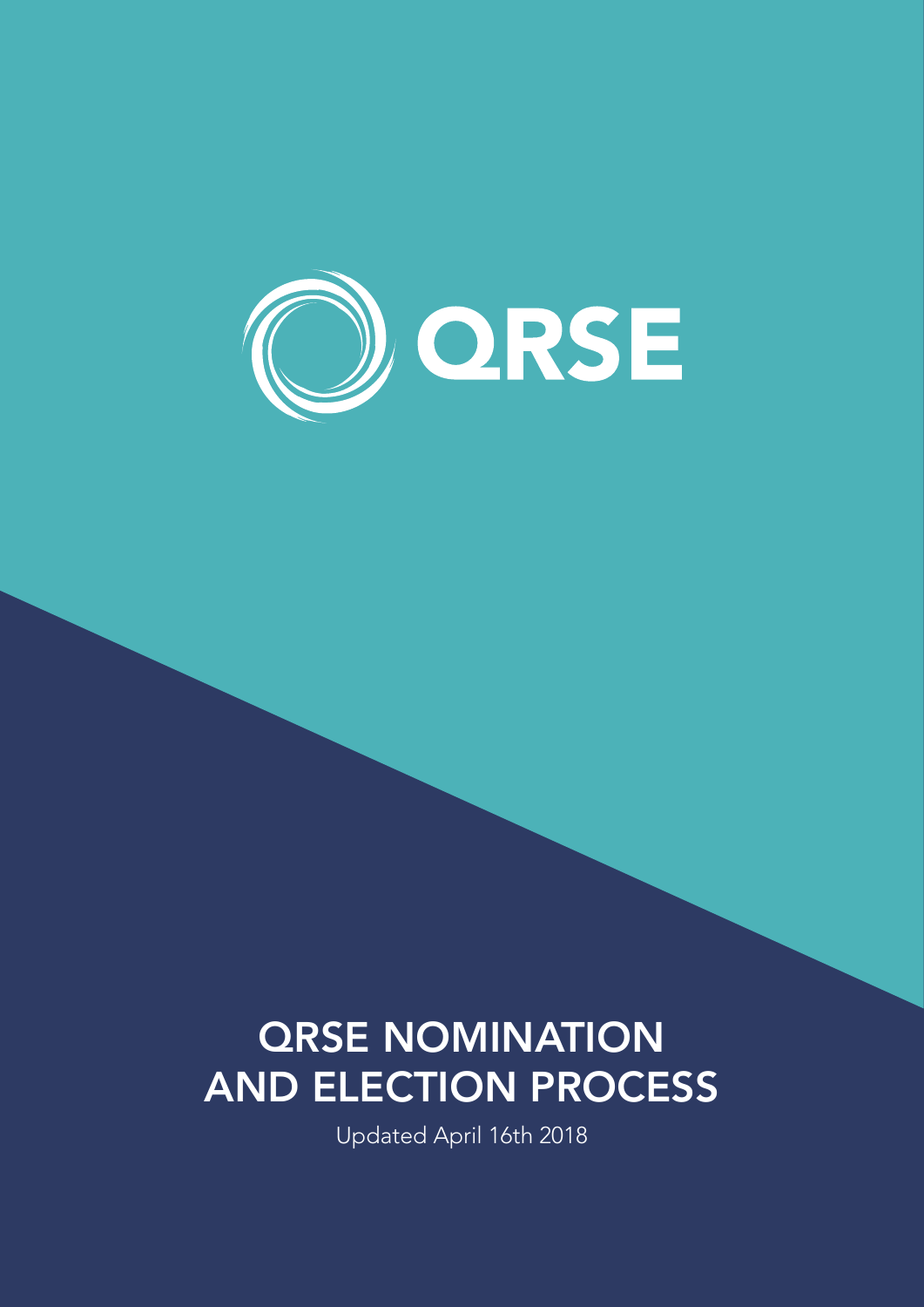# 1. ELIGIBLE CANDIDATES

**QRSE** 

1.1 All paid International Society of Qualitative Research in Sport and Exercise (QRSE) members are eligible to self-nominate for one position only on the executive board. To be eligible to self-nominate all nominees must have maintained a membership of QRSE for a minimum of 2 consecutive years.

1.2 As QRSE is a UK registered society, Treasurer must be based in the UK and be a UK resident.

#### 2. TERM OF OFFICE AND ROLES AND RESPONSIBILITIES

2.1 With the exception of President, Past President, President elect, and Graduate Student Representatives, Board members will serve three year terms.

2.2 The term of office for the Secretary, Treasurer, Conference Officer, Communications Officer, Election Officer, Membership Officer, and five (5) Members-at-Large is 3 years.

2.3 The term of office for two (2) Graduate Student Representatives is two years.

2.4 The President-Elect shall be elected by the Active Members by electronic ballot prior to an annual meeting for a one-year term. The President-Elect serves a oneyear term as President-Elect prior to assuming the presidency. He/she then serves a two-year term as President. He/she then serves a one-year term as Past President.

2.5 An individual may be elected for a maximum of two successive terms for the same position.

2.6 The roles and responsibilities for each position can be found in the QRSE bylaws.

# 3. CONDUCT OF ELECTIONS

3.1 One year prior to a term of office finishing the Elections Officer shall canvass the membership and the Executive Board for self-nominations and shall then prepare, after having secured the permission of each self-nominee, a nomination list for each available position. The Executive Board will evaluate the received nominations and shortlist two individuals for each position.

3.2 Within 3 months of receiving the self-nominations, the Elections Officer, on behalf of the Executive Board, will collate the shortlist and electronically mail to each member an invitation to vote. The Elections Officer will ensure an alternative method of voting for members who do not have access to electronic means. Only paid QRSE members are eligible to vote.

3.3 The invitation to vote will include, but not be limited to: (a) a list of candidates for each office, (b) a supportive statement by each candidate expressing his or her desired vision QRSE, and (c) a short CV. The ballot may also include other pertinent information on candidates and offices, as long as the additions are the same for each candidate for each office. The ballots must be completed no later than 3 months before a term of office ends for each position.

3.4 The nominees receiving the majority of the votes will be elected.

3.5 In the case of a tie, ballots for a run-off election shall be electronically mailed out to the membership and must be completed within 3 weeks.

3.6 The votes shall be electronically tabulated and the results sent to the Elections Officer, who will certify the elections results with the Executive Board, and subsequently report the results to the members. In the case of a second tie, the Executive Board will vote to select one of the two candidates, with the President having the casting vote of still tied.

3.7 In keeping with the Bylaws, officers shall hold office until their successors have been duly elected and until their terms of office shall have begun as herein provided.